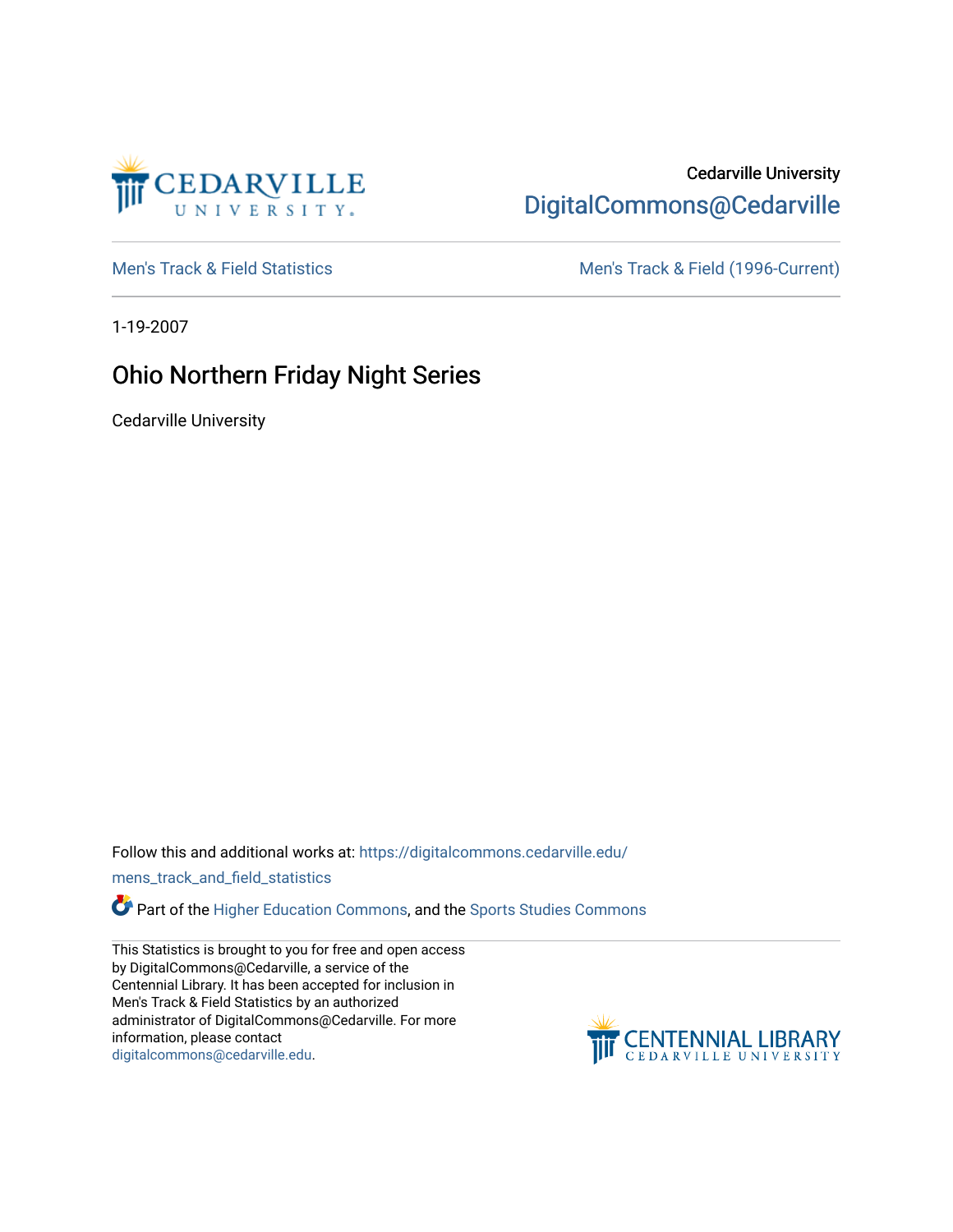## **Ohio Northern Friday Night Series**

## **Friday,Jan. 19,2007 Ada, OH**

 $\mathcal{A}$ 

|        |                                                                                                                      | Men - Team Rankings - 19 Events Scored |                                                                         |                | ====================== |
|--------|----------------------------------------------------------------------------------------------------------------------|----------------------------------------|-------------------------------------------------------------------------|----------------|------------------------|
|        | 1) Ohio Northern University<br>3) Cedarville University 125<br>5) Wilmington College 58.33<br>7) Bluffton University | 181.16<br><sup>18</sup>                | 2) University of Findlay<br>4) Tiffin University<br>6) Defiance College |                | 167<br>123.50<br>19    |
|        | Men 55 Meter Dash                                                                                                    |                                        |                                                                         |                |                        |
|        |                                                                                                                      |                                        |                                                                         |                |                        |
|        | Top 8 Advance by Time<br>Name                                                                                        | Year School                            | Prelims                                                                 | H#             |                        |
|        |                                                                                                                      |                                        |                                                                         |                |                        |
|        | Preliminaries                                                                                                        |                                        |                                                                         |                |                        |
|        | 1 Robertson, Ryan                                                                                                    | JR Ohio Norther                        | 6.57q                                                                   | -2             |                        |
|        | 2 Ball, Zachary                                                                                                      | Tiffin                                 | 6.58q                                                                   | 2              |                        |
|        | 3 Garry, Ryan                                                                                                        | SR Ohio Norther                        | $6.68q$ 1                                                               |                |                        |
|        | 4 Berry, Essex                                                                                                       | FR Findlay                             | 6.69q                                                                   | -3             |                        |
|        | 4 Linzy, Justin                                                                                                      | SO Ohio Norther                        | 6.69q                                                                   | 2              |                        |
|        | 6 Starr, Samuel                                                                                                      | FR Cedarville                          | 6.73q                                                                   | 2              |                        |
|        | 7 Leugers, Mark                                                                                                      | FR Def                                 | 6.84 <sub>q</sub>                                                       | з              |                        |
|        | 8 Sawin, Jimmy                                                                                                       | SR Cedarville                          | 6.85q                                                                   | ı              |                        |
|        | 9 Turner, Scott                                                                                                      | FR Ohio Norther                        | 6.87                                                                    | 3              |                        |
|        | 10 Jackson, Armando                                                                                                  | FR Wilmington                          | 6.94                                                                    | $\mathbf{1}$   |                        |
|        | 11 Williams, Brian                                                                                                   | FR Findlay                             | 6.95                                                                    | 3              |                        |
|        | 12 Crook, Jonathan                                                                                                   | FR Wilmington                          | 7.11                                                                    | ı              |                        |
|        | 13 Francis, Tyrone                                                                                                   | FR Findlay                             | 7.16                                                                    | 2              |                        |
|        | 14 Smith, Travis                                                                                                     | SO Cedarville                          | 7.21                                                                    | ı              |                        |
|        | 15 Romain, Mike                                                                                                      | Tiffin                                 | 7.30                                                                    | 3              |                        |
|        | 16 Hughs, Bengi                                                                                                      | FR Def                                 | 7.75                                                                    | $\overline{2}$ |                        |
|        | -- Goodew, Titus                                                                                                     | FR Cedarville                          | DNF                                                                     | 1              |                        |
|        | -- Allbaugh, Dan                                                                                                     | FR Wilmington                          | DNF                                                                     | 3              |                        |
|        | Men 55 Meter Dash                                                                                                    |                                        |                                                                         |                |                        |
|        | Name                                                                                                                 | Year School                            | Finals                                                                  | Points         |                        |
|        |                                                                                                                      |                                        |                                                                         |                |                        |
| Finals |                                                                                                                      |                                        |                                                                         |                |                        |
|        | 1 Robertson, Ryan                                                                                                    | JR Ohio Norther                        | 6.49                                                                    | 10             |                        |
|        | 2 Ball, Zachary                                                                                                      | Tiffin                                 | 6.51                                                                    | 8              |                        |
|        | 3 Linzy, Justin                                                                                                      | SO Ohio Norther                        | 6.62                                                                    | - 6            |                        |
|        | 4 Berry, Essex                                                                                                       | FR Findlay                             | 6.69                                                                    | 5              |                        |
|        | 5 Starr, Samuel                                                                                                      | FR Cedarville                          | 6.70                                                                    | 4              |                        |
|        | 6 Garry, Ryan                                                                                                        | SR Ohio Norther                        | 6.72                                                                    | 3              |                        |
|        | 7 Sawin, Jimmy                                                                                                       | SR Cedarville                          | 6.82                                                                    | 2              |                        |
|        | 8 Leugers, Mark                                                                                                      | FR Def                                 | 6.86                                                                    | 1              |                        |
|        | Men 200 Meter Dash                                                                                                   |                                        |                                                                         |                |                        |
|        | Name                                                                                                                 | Year School                            | Finals H# Points                                                        |                |                        |
|        | 1 Ball, Zachary                                                                                                      | Tiffin                                 | 22.74                                                                   | з.             | 10                     |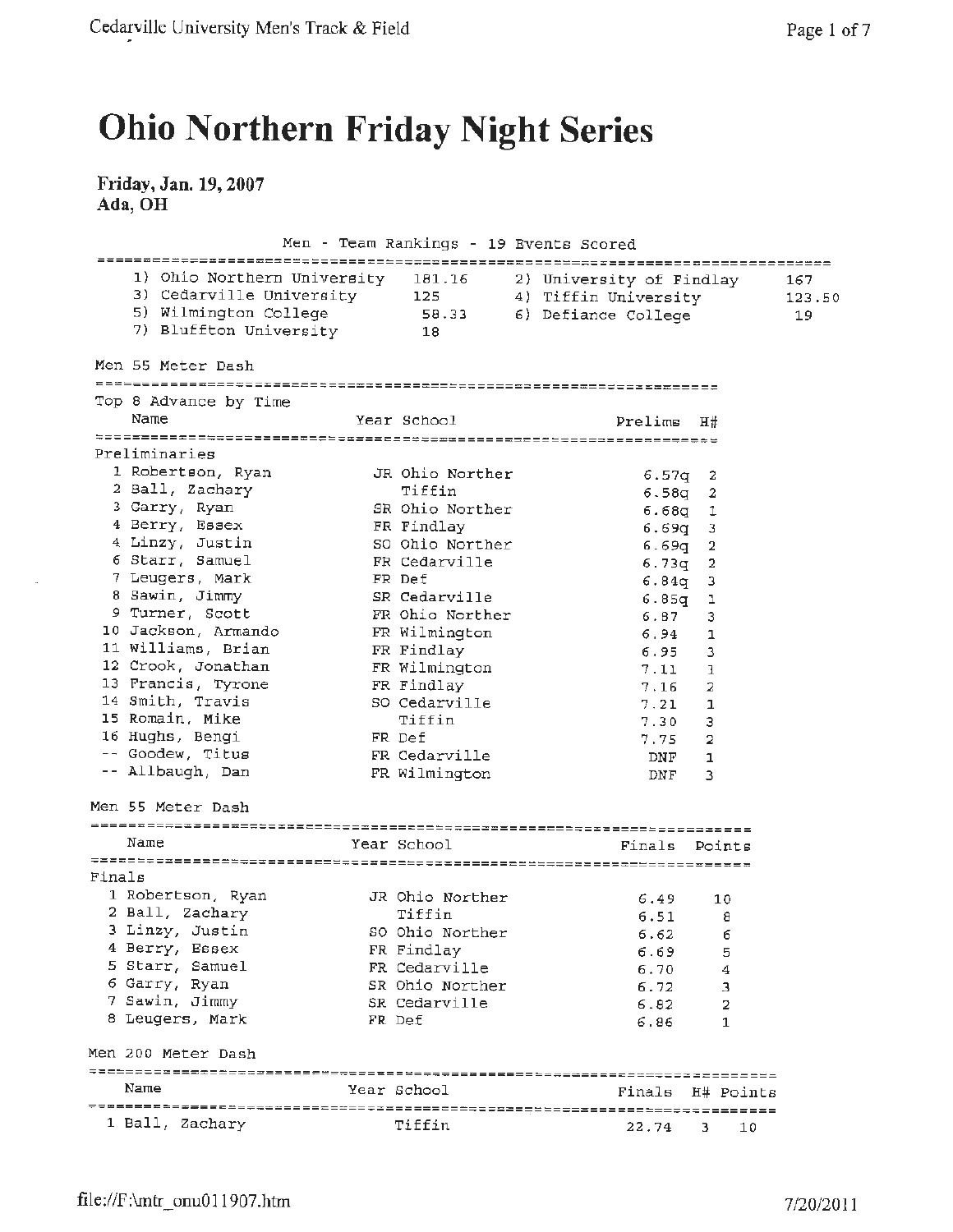| 2 Robertson, Ryan<br>3 Berry, Essex<br>4 Garry, Ryan<br>5 Johnson, Chad<br>6 Starr, Samuel<br>7 Obonna, Ikenna<br>8 Eagy, Chad<br>9 Romain, Mike<br>10 Howard, David<br>11 Metzner, Paul<br>12 Francis, Tyrone<br>13 Kauffman, Jerod | JR Ohio Norther<br>FR Findlay<br>SR Ohio Norther<br>Tiffin<br>FR Cedarville<br>Tiffin<br>SR Ohio Norther<br>Tiffin<br>SO Wilmington<br>FR Ohio Norther<br>FR Findlay<br>JR Ohio Norther | 23.17<br>23.33<br>23.38<br>23.75<br>23.96<br>24.22<br>24.66<br>24.83<br>25.04<br>25.14<br>25.19<br>25.84 | 3<br>3<br>3<br>3<br>3<br>2<br>2<br>1<br>$\overline{c}$<br>1<br>$\mathbf{1}$<br>$\mathbf{1}$ | θ<br>6<br>5<br>4<br>з<br>$\overline{2}$<br>ı |
|--------------------------------------------------------------------------------------------------------------------------------------------------------------------------------------------------------------------------------------|-----------------------------------------------------------------------------------------------------------------------------------------------------------------------------------------|----------------------------------------------------------------------------------------------------------|---------------------------------------------------------------------------------------------|----------------------------------------------|
| Men 300 Meter Dash                                                                                                                                                                                                                   |                                                                                                                                                                                         |                                                                                                          |                                                                                             |                                              |
| Name                                                                                                                                                                                                                                 | Year School                                                                                                                                                                             |                                                                                                          | Finals H# Points                                                                            |                                              |
|                                                                                                                                                                                                                                      |                                                                                                                                                                                         |                                                                                                          |                                                                                             |                                              |
| 1 Peck, Eric                                                                                                                                                                                                                         | FR Findlay                                                                                                                                                                              | 36.63                                                                                                    | 4                                                                                           | 10                                           |
| 2 Manders, Pat                                                                                                                                                                                                                       | Tiffin                                                                                                                                                                                  | 36.93                                                                                                    | $4 -$                                                                                       | 8                                            |
| 3 Simms, Dixley                                                                                                                                                                                                                      | SR Findlay                                                                                                                                                                              | 36.96                                                                                                    | 4                                                                                           | 6                                            |
| 4 Bundenthal, Ryan                                                                                                                                                                                                                   | SR Cedarville                                                                                                                                                                           | 37.10                                                                                                    | 3                                                                                           | 5                                            |
| 5 Johnson, Marcus                                                                                                                                                                                                                    | Tiffin                                                                                                                                                                                  | 37.49                                                                                                    | Э                                                                                           | 4                                            |
| 6 Linzy, Justin                                                                                                                                                                                                                      | SO Ohio Norther                                                                                                                                                                         | 37.76                                                                                                    | 4                                                                                           | 3                                            |
| 7 Tress, Brandon                                                                                                                                                                                                                     | FR Cedarville                                                                                                                                                                           | 38.80                                                                                                    | 3                                                                                           | 2                                            |
| 8 Andersen, Eric                                                                                                                                                                                                                     | SO Cedarville                                                                                                                                                                           | 38.90                                                                                                    | 3                                                                                           | 1                                            |
| 9 Johnson, Mike                                                                                                                                                                                                                      | FR Ohio Norther                                                                                                                                                                         | 39.05                                                                                                    | $\overline{a}$                                                                              |                                              |
| 10 Carlson, James                                                                                                                                                                                                                    | Tiffin                                                                                                                                                                                  | 39.38                                                                                                    | 2                                                                                           |                                              |
| 11 Thompson, Alan                                                                                                                                                                                                                    | SO Def                                                                                                                                                                                  | 40.09                                                                                                    | 1                                                                                           |                                              |
| 12 Shelnick, Jason                                                                                                                                                                                                                   | Tiffin                                                                                                                                                                                  | 40.61                                                                                                    | 2                                                                                           |                                              |
| 13 Crook, Jonathan                                                                                                                                                                                                                   | FR Wilmington                                                                                                                                                                           | 41.10                                                                                                    | ı                                                                                           |                                              |
| 14 Metzner, Matt                                                                                                                                                                                                                     | FR Ohio Norther                                                                                                                                                                         | 41.50                                                                                                    | $\overline{2}$                                                                              |                                              |
| Men 400 Meter Dash                                                                                                                                                                                                                   |                                                                                                                                                                                         |                                                                                                          |                                                                                             |                                              |
| Name                                                                                                                                                                                                                                 | Year School                                                                                                                                                                             | Finals                                                                                                   | H# Points                                                                                   |                                              |
|                                                                                                                                                                                                                                      |                                                                                                                                                                                         |                                                                                                          |                                                                                             |                                              |
| 1 Peck, Eric                                                                                                                                                                                                                         | FR Findlay                                                                                                                                                                              | 51.33                                                                                                    | з.                                                                                          | 10                                           |
| 2 North, Shandon                                                                                                                                                                                                                     | SR Bluffton                                                                                                                                                                             | 51.84                                                                                                    | $3 -$                                                                                       | 8                                            |
| 3 Johnson, Chad                                                                                                                                                                                                                      | Tiffin                                                                                                                                                                                  | 52.95                                                                                                    | 3                                                                                           | 6                                            |
| 4 Nowels, Kelly                                                                                                                                                                                                                      | FR Cedarville                                                                                                                                                                           | 54.47                                                                                                    | 2                                                                                           | 5                                            |
| 5 Ichrist, Johnny                                                                                                                                                                                                                    | SR Bluffton                                                                                                                                                                             | 54.68                                                                                                    | $\overline{2}$                                                                              | 4                                            |
| 6 Nunns, Adam                                                                                                                                                                                                                        | Tiffin                                                                                                                                                                                  | 54.97                                                                                                    | $2 -$                                                                                       | з                                            |
| 7 Buxton, Thomas                                                                                                                                                                                                                     | Tiffin                                                                                                                                                                                  | 56.40                                                                                                    | $2 -$                                                                                       | 2                                            |
| 8 Freedman, Vincent                                                                                                                                                                                                                  | Tiffin                                                                                                                                                                                  | 56.62                                                                                                    | 1.                                                                                          | 1                                            |
| 9 Terrell, Randy                                                                                                                                                                                                                     | Tiffin                                                                                                                                                                                  | 57.55                                                                                                    | $\mathbf{2}$                                                                                |                                              |
| 10 Petty, Garrett                                                                                                                                                                                                                    | FR Ohio Norther                                                                                                                                                                         | 58.42                                                                                                    | 1                                                                                           |                                              |
| 11 Killian, Warren                                                                                                                                                                                                                   | SO Ohio Norther                                                                                                                                                                         | 59.25                                                                                                    | ı                                                                                           |                                              |
| Men 1 Mile Run                                                                                                                                                                                                                       |                                                                                                                                                                                         |                                                                                                          |                                                                                             |                                              |
| Name                                                                                                                                                                                                                                 | Year School                                                                                                                                                                             | Finals                                                                                                   | Points                                                                                      |                                              |
|                                                                                                                                                                                                                                      |                                                                                                                                                                                         |                                                                                                          |                                                                                             |                                              |
| 1 O'Brien, James                                                                                                                                                                                                                     | SO Ohio Norther                                                                                                                                                                         | 4:19.53                                                                                                  | 10                                                                                          |                                              |
| 2 Simon, Kendell                                                                                                                                                                                                                     | SR Findlay                                                                                                                                                                              | 4:24.39                                                                                                  | 8                                                                                           |                                              |
| 3 Porter, Eric                                                                                                                                                                                                                       | SO Ohio Norther                                                                                                                                                                         | 4:26.58                                                                                                  | 6                                                                                           |                                              |
| 4 Roberts, Chad                                                                                                                                                                                                                      | Tiffin                                                                                                                                                                                  | 4:29.82                                                                                                  | 5                                                                                           |                                              |
| 5 Belzer, Andrew                                                                                                                                                                                                                     | Tiffin                                                                                                                                                                                  | 4:31.48                                                                                                  | $\bf{4}$                                                                                    |                                              |
| 6 Clark, Matthew                                                                                                                                                                                                                     | JR Cedarville                                                                                                                                                                           | 4:31.53                                                                                                  | 3                                                                                           |                                              |
| 7 Lewis, Paul                                                                                                                                                                                                                        | SO Ohio Norther                                                                                                                                                                         | 4:35.83                                                                                                  | $\overline{\mathbf{2}}$                                                                     |                                              |
| 8 Saunders, Josh                                                                                                                                                                                                                     | SO Cedarville                                                                                                                                                                           | 4:37.07                                                                                                  | 1                                                                                           |                                              |
|                                                                                                                                                                                                                                      |                                                                                                                                                                                         |                                                                                                          |                                                                                             |                                              |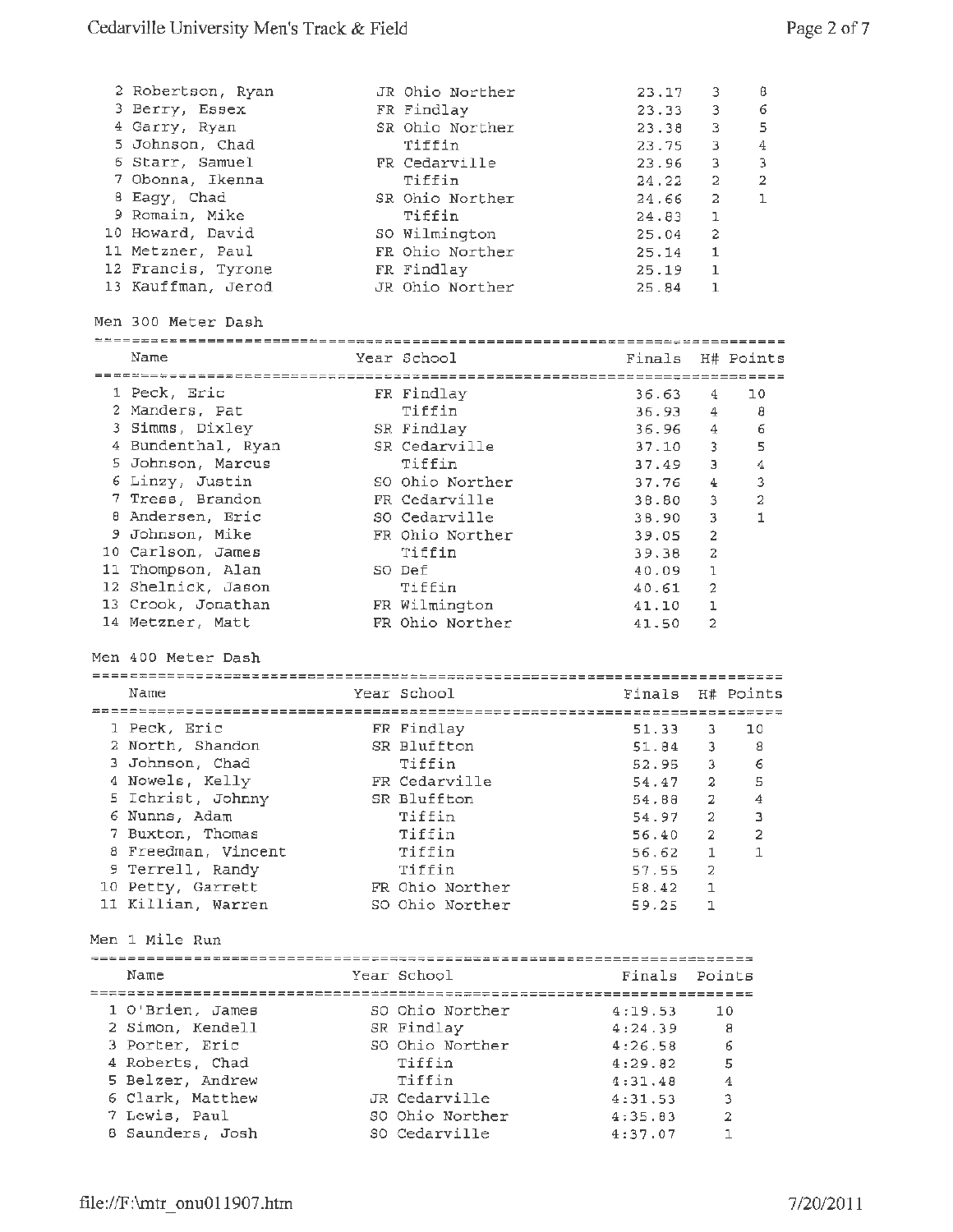| 9 Wolfe, Craig                  | FR Findlay                       | 4:3B.38       |                          |
|---------------------------------|----------------------------------|---------------|--------------------------|
| 10 Bierkan, Mark                | SR Ohio Norther                  | 4:38.48       |                          |
| 11 Stiles, Austin               | FR Wilmington                    | 4:41.58       |                          |
| 12 Olson, Kurt                  | Tiffin                           | 4:41.94       |                          |
| 13 Thatcher, Eric               | SO Ohio Norther                  | 4:42.29       |                          |
| 14 Kuhn, Kevin                  | SO Cedarville                    |               |                          |
| 15 Darmon, Steven               |                                  | 4:44.43       |                          |
|                                 | SO Ohio Norther                  | 4:46.20       |                          |
| 16 Snider, Tyson                | JR Ohio Norther                  | 4:46.21       |                          |
| 17 Herbert, Justin              | JR Cedarville                    | 4:46.83       |                          |
| 18 Kyttle, William              | Tiffin                           | 4:49.40       |                          |
| 19 Lemke, Sean                  | FR Ohio Norther                  | 4:49.72       |                          |
| 20 Frame, Randy                 | SR Wilmington                    | 4:51.00       |                          |
| 21 Lynch, Ben                   | FR Wilmington                    | 4:57.90       |                          |
| 22 Daugherty, Sean              | JR Ohio Norther                  | 5:22.59       |                          |
| 23 Siebert, Ben                 | FR Bluffton                      | 5:43.59       |                          |
|                                 |                                  |               |                          |
| Men 500 Meter Run               |                                  |               |                          |
|                                 |                                  |               |                          |
| Name                            | Year School                      | Finals        | H# Points                |
|                                 |                                  |               |                          |
| 1 Manders, Pat                  | Tiffin                           | 1:06.89       | 2<br>10                  |
| 2 Simms, Dixley                 | SR Findlay                       | $1:07.41$ 2   | 8                        |
| 3 Amstutz, Joe                  | FR Ohio Norther                  | 1:08.19       | $\overline{2}$<br>6      |
| 4 Johnson, Marcus               | Tiffin                           | 1:08.48       | 5<br>$\mathbf{2}$        |
| 5 Otte, Jeff                    | SO Ohio Norther                  |               |                          |
|                                 |                                  | 1:11.09       | -2<br>$\overline{4}$     |
| 6 Carlson, James                | Tiffin                           | 1:12.94       | 3<br>ı.                  |
| 7 Shelnick, Jason               | Tiffin                           | 1:13.79       | $\overline{2}$<br>1      |
| 8 Werner, Scott                 | FR Findlay                       | 1:14.39       | $\mathbf{1}$<br>1        |
| 9 Kloscak, Joe                  | FR Wilmington                    | 1:23.39       | $\mathbf{1}$             |
|                                 |                                  |               |                          |
|                                 |                                  |               |                          |
| Men 800 Meter Run               |                                  |               |                          |
|                                 |                                  |               |                          |
| Name                            | Year School                      | Finals Points |                          |
|                                 |                                  |               |                          |
| 1 Simon, Kendell                | SR Findlay                       | 1:54.79       | 10                       |
| 2 Herring, Mark                 | SR Wilmington 2:00.33            |               | -8                       |
| 3 Brown, Tom                    | JR Findlay                       | 2:01.27       | 6                        |
| 4 Adam, Thomas                  | SO Ohio Norther                  | 2:01.61       | 5                        |
| 5 Groman, Kurt                  | FR Cedarville                    | 2:02.80       | 4                        |
| 6 Barhorst, Michael             | Tiffin                           |               | $\overline{\phantom{a}}$ |
|                                 | SR Ohio Norther                  | 2:03.10       |                          |
| 7 Heckman, Kevin                |                                  | 2:06.62       | 2<br>1                   |
| 8 Myers, Eric                   | SO Wilmington                    | 2:08.45       |                          |
| 9 Wolfe, Craig                  | FR Findlay                       | 2:09.09       |                          |
| 10 Beight, Michael              | FR Cedarville                    | 2:10.25       |                          |
| 11 Kempton, Eric                | FR Cedarville                    | 2:10.61       |                          |
| 12 Fairchild, Tyler             | JR Bluffton                      | 2:11.58       |                          |
| 13 Durham, Derek                | FR Ohio Norther                  | 2:12.49       |                          |
| 14 Money, Robert                | FR Ohio Norther                  | 2:17.58       |                          |
|                                 |                                  |               |                          |
| Men 1000 Meter Run              |                                  |               |                          |
|                                 |                                  |               |                          |
| Name                            | Year School                      | Finals        | Points                   |
|                                 |                                  |               |                          |
| 1 Brooker, Jud                  | SO Cedarville                    | 2:38.77       | 10                       |
| 2 Saunders, Josh                | SO Cedarville                    | 2:40.73       | 8                        |
| 3 Roberts, Chad                 | Tiffin                           | 2:41.58       | 6                        |
| 4 Caruso, Shawn                 | FR Findlay                       | 2:43.50       | 5                        |
| 5 Hiser, Brent                  | FR Ohio Norther                  | 2:45.57       | 4                        |
| 6 Leslie, Robert<br>7 Orr, Brad | JR Ohio Norther<br>FR Wilmington | 2:45.64       | з<br>$\overline{a}$      |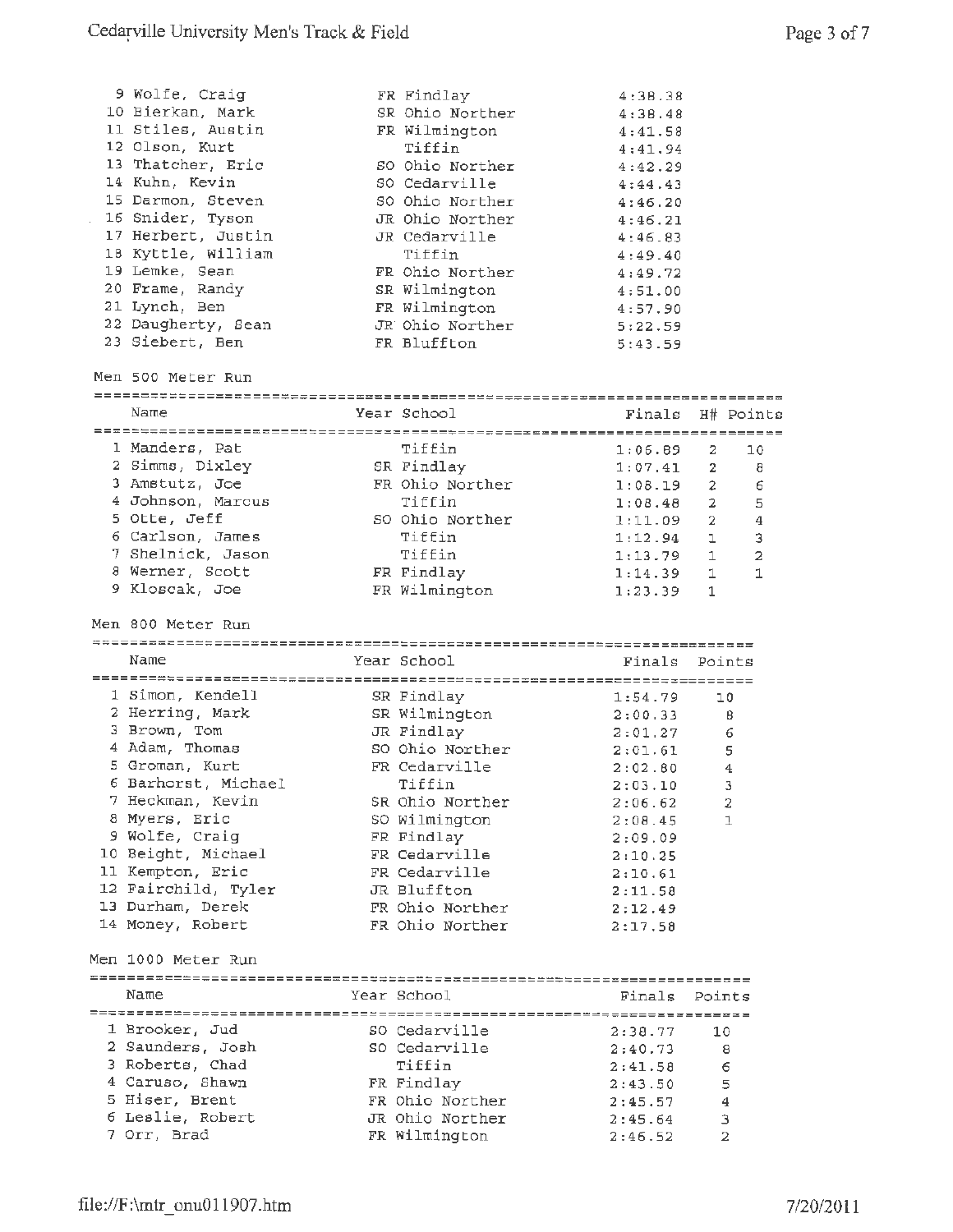|        | 8 Belzer, Andrew                       | Tiffin            | 2:49.10  | 1      |
|--------|----------------------------------------|-------------------|----------|--------|
|        | 9 Seibert, Jordan                      | SO Cedarville     | 2:50.13  |        |
|        | 10 Olson, Kurt                         | Tiffin            | 2:50.61  |        |
|        | 11 Edmonds, Nick                       | FR Ohio Norther   | 2:51.73  |        |
|        | 12 Kromer, Lukas                       | FR Ohio Norther   | 2:51.81  |        |
|        | 13 Freytag, Franklin                   | FR Ohio Norther   | 2:52.73  |        |
|        | 14 Bowsher, Alan                       | FR Ohio Norther   | 2:53.23  |        |
|        | 15 Kyttle, William                     | Tiffin            | 3:03.55  |        |
|        | 16 Koch, Mike                          | JR Bluffton       | 3:05.12  |        |
|        | 17 Nadeau, Mickey                      |                   | 3:16.05  |        |
|        |                                        | FR Wilmington     |          |        |
|        | Men 5000 Meter Run                     |                   |          |        |
|        |                                        |                   |          |        |
|        | Name                                   | Year School       | Finals   | Points |
|        | 1 Andreski, Mike                       | SO Findlay        | 16:04.48 | 10     |
|        | 2 Saltz, David                         | SO Findlay        | 16:22.64 | 8      |
|        | 3 Tweed, Kyle                          | FR Findlay        | 16:34.86 | 6      |
|        | 4 McPheron, Ben                        | FR Ohio Norther   | 17:32.18 | 5      |
|        | 5 Shilosio, Hillary                    | JR Bluffton       | 18:15.99 | 4      |
|        |                                        |                   |          |        |
|        | Men 55 Meter Hurdles                   |                   |          |        |
|        |                                        |                   |          |        |
|        | Top 8 Advance by Time                  |                   |          |        |
|        | Name                                   | Year School       | Prelims  | H#     |
|        | Preliminaries                          |                   |          |        |
|        |                                        | SR Cedarville     |          |        |
|        | 1 Bundenthal, Ryan                     |                   | 7.93q    | 2      |
|        | 2 Williams, Brian                      | FR Findlay        | 8.02q    | ı      |
|        | 3 Sprowl, Chris                        | JR Wilmington     | 8.22q    | 2      |
|        | 4 Haggard, Curtis                      | FR Findlay        | 8.47 $q$ | 1      |
|        | 5 Snyder, Dan                          | Tiffin            | 8.48q    | 2      |
|        | 6 Tress, Brandon                       | FR Cedarville     | 8.49q    | ı      |
|        | 7 McCartney, Joseph                    | FR Ohio Norther   | 8.84q    | 1      |
|        | 8 Bailey, Craig                        | JR Ohio Norther   | 8.93q    | 2      |
|        | 9 Nowels, Kelly                        | FR Cedarville     | 9.03     | 2      |
|        | 10 Fraker, Luke                        | FR Cedarville     | 9.31     | 1      |
|        | 11 Killian, Warren                     | SO Ohio Norther   | 9.34     | 1      |
|        | 12 Weiland, Athony                     | SO Ohio Norther   | 10.85    | 2      |
|        | Men 55 Meter Hurdles                   |                   |          |        |
|        |                                        |                   |          |        |
|        | Name                                   | Year School       | Finals   | Points |
| Finals |                                        |                   |          |        |
|        | 1 Bundenthal, Ryan                     | SR Cedarville     | 7.74     | 10     |
|        | 2 Williams, Brian                      | FR Findlay        | 7.89     | 8      |
|        | 3 Tress, Brandon                       | FR Cedarville     | 8.21     | 6      |
|        | 4 Sprowl, Chris                        | JR Wilmington     | 8.22     | 5      |
|        | 5 Snyder, Dan                          | Tiffin            | 8.24     | 4      |
|        | 6 Haggard, Curtis                      | FR Findlay        | 8.27     | з      |
|        |                                        | JR Ohio Norther   | 8.76     | 2      |
|        | 7 Bailey, Craig<br>8 McCartney, Joseph | FR Ohio Norther   | 13.69    | ı      |
|        |                                        |                   |          |        |
|        | Men 4x200 Meter Relay                  |                   |          |        |
|        | School                                 |                   | Finals   | Points |
|        |                                        |                   |          |        |
|        | 1 Ohio Northern University 'A'         |                   | 1:31.28  | 10     |
|        | 1) Robertson, Ryan JR                  | 2) Garry, Ryan SR |          |        |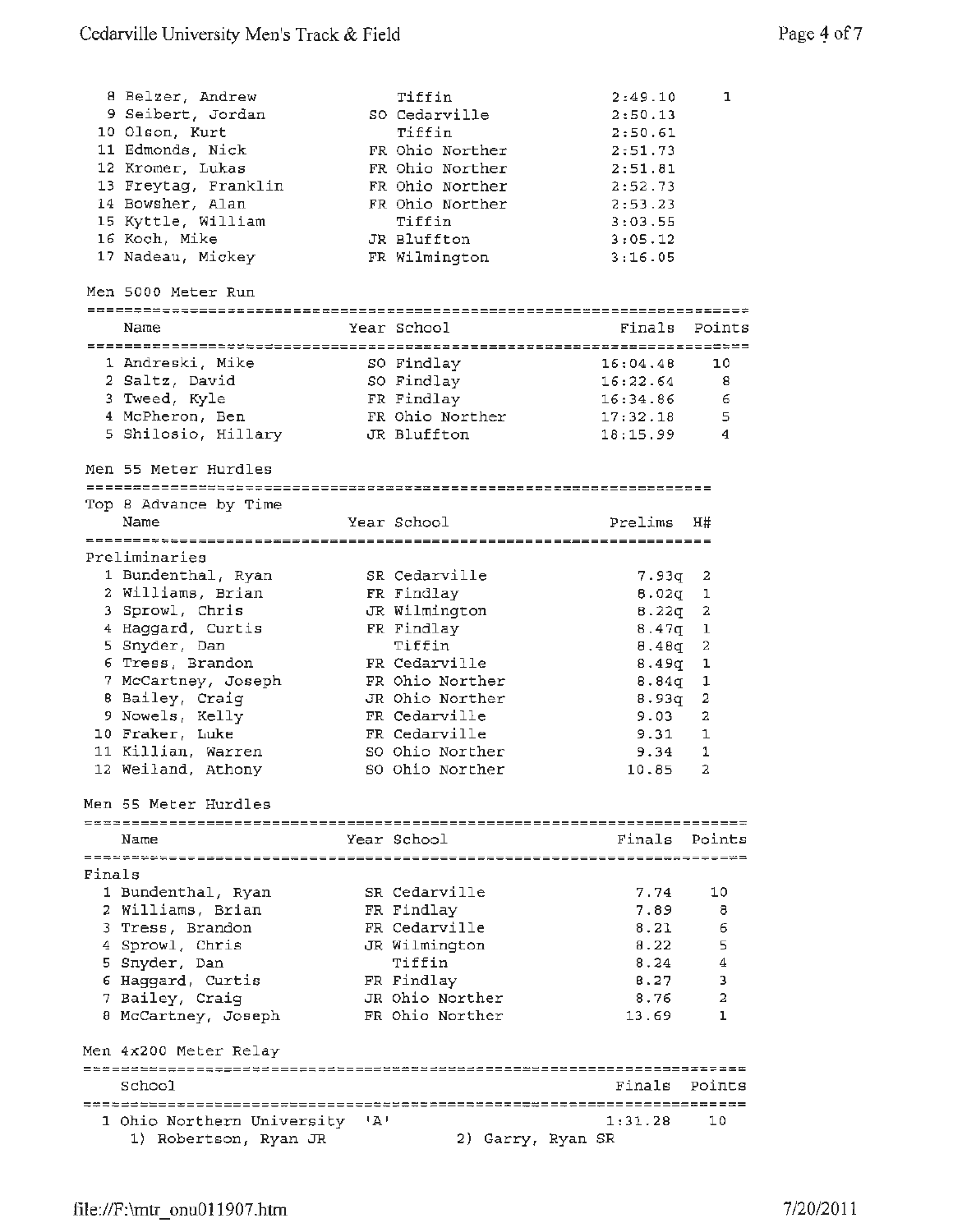4) Linzy, Justin SO 3) Sorrell, Robert so 2 Cedarville University 'A' 1:36.75 <sup>8</sup> 1) Gruennberg, Stephen SO 2) Fox, Matt 80 3) Lehman, Chris JR 4) Andersen, Eric so 3 Wilmington College 'A' 1:36.B4 6 1) Babcock, Kyle SO 2) Jackson, Armando FR 4) Howard, David SO 3) Strata, Nick SO Men 4x400 Meter Relay -----------===========---------=========~==-----=~==============------- School Finals Points 1 Ohio Northern University 'A' 3:28.39 10<br>1) Amstutz, Joe FR 3:28.39 2) Porter, Eric SO 1) Amstutz, Joe FR 2) Porter, Eric SO 3) Bierkan, Mark SR 4) O'Brien, James SO 3) Bierkan, Mark SR (2) Cedarville University 'A' (2) 3:31.06 8<br>2) Sundenthal, Ryan SR (3) 3:31.06 8<br>3) Sundenthal, Ryan SR (3) 32) Sruennberg, Stephen SO 1) Bundenthal, Ryan SR 2) Gruennberg, Stephen SO 3) Nowels, Kelly FR 4) Starr, Samuel FR 3 Findlay The Univ. of 'A' 3:34.02 6 4 Cedarville Univ. of 'A' 3:34.02 6<br>4 Cedarville University 'B' x3:34.59 Cedarviile J...<br>1) Groman, Kurt FR<br>3) Kuhn, Kevin SO 2) Kempton, Eric FR<br>4) Beight, Michael FR 5 Wilmington College 'A' 3:34.83 5<br>1) Babcock, Kyle SO 3:34.83 5 1) Babcock, Kyle SO 2) Herring, Mark SR 3) Sprowl, Chris JR 4) Strata, Nick SO <sup>6</sup>Ohio Northern University 'B' x3: 51. 07 Men Distance Medley School Finals Points 1 Tiffin University 'A' 11:13.<br>
1) Terrell, Randy 2) Nunns, Adam<br>
3) Buxton, Thomas 4) Freedman, Vincent  $11:13.33$  10 1) Terrell, Randy<br>3) Buxton, Thomas 3) Buxton, Thomas (4) Freedman, Vincent 2 Ohio Northern University 'A' 11:16.41 11:16.41 8 1) Bowsher, Alan FR<br>3) Durham, Derek FR 1) Bowsher, Alan FR 2) Kromer, Lukas FR 4) Edmonds, Nick FR <sup>3</sup>Wilmington College 'A' 11:51.21 6 1) Nadeau, Mickey FR 2) Orr, Brad FR 3) Myers, Eric SO 4) Frame, Randy SR Men High Jump Name Year School Finals Points 1 Sawin, Jim SR Cedarville 6-09.00 2.06m 10 2 Sprowl, Chris JR Wilmington 6-04.00 1.93m 8 <sup>3</sup>Cotton, Bruce so Wilmington 1. 88m 6-02.00 6 4 Petty, Garrett FR Ohio Norther 6-00.00 1.83m 5 5 McKenna, **Mike**  JR Ohio Norther 5-10.00 1.78m 4 <sup>5</sup>McCartney, Joseph FR Ohio Norther 1. 73m 5-08.00 3 Sorrell, Robert so Ohio Norther NH Bailey, Craig JR Ohio Norther DQ Men Pole Vault Year School Finals Points Name 1 Eagy, Chad SR Ohio Norther 4.67m 15-03.75 10 4.57m 15-00.00 8 2 Reiter, Keith Tiffin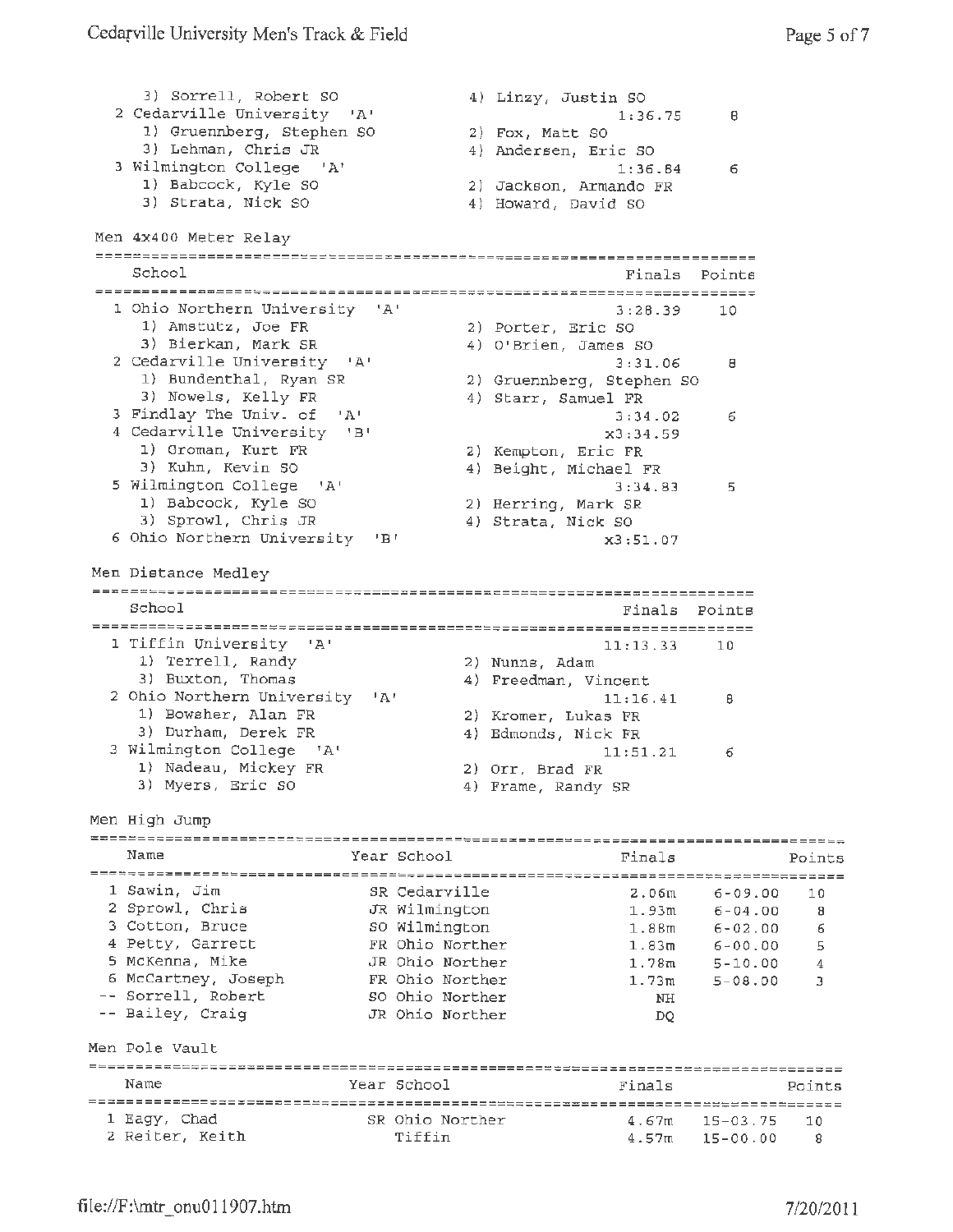| 3 Gossard, Tim<br>4 McKibben, Ryan<br>4 Nichols, Eli<br>6 Ehrman, Chris<br>6 Metzner, Paul<br>8 Kauffman, Jerod<br>8 Underwood, Scott<br>8 Stevens, Scott<br>11 Walters, David<br>11 Weyruach, Jacob<br>-- Fosnaugh, Matt<br>-- Snyder, Dan<br>-- Perez, JT | JR Findlay<br>FR Findlay<br>Tiffin<br>FR Findlay<br>FR Ohio Norther<br>JR Ohio Norther<br>SO Ohio Norther<br>SO Wilmington<br>SO Ohio Norther<br>FR Ohio Norther<br>JR Def<br>Tiffin<br>SO Ohio Norther | 4.42m<br>4.27m<br>4.27m<br>4.12m<br>4.12m<br>3.97m<br>3.97m<br>3.97 <sub>m</sub><br>3.80 <sub>m</sub><br>3.80 <sub>m</sub><br>DQ<br>DQ<br>DO. | $14 - 06.00$<br>$14 - 00.00$<br>$14 - 00.00$<br>$13 - 06.25$<br>$13 - 06.25$<br>13-00.25.333333<br>13-00.25.333333<br>13-00.25.333333<br>$12 - 05.50$<br>$12 - 05.50$ | 6<br>4.5<br>4.5<br>2.5<br>2.5 |
|-------------------------------------------------------------------------------------------------------------------------------------------------------------------------------------------------------------------------------------------------------------|---------------------------------------------------------------------------------------------------------------------------------------------------------------------------------------------------------|-----------------------------------------------------------------------------------------------------------------------------------------------|-----------------------------------------------------------------------------------------------------------------------------------------------------------------------|-------------------------------|
| Men Long Jump<br>======================                                                                                                                                                                                                                     |                                                                                                                                                                                                         |                                                                                                                                               |                                                                                                                                                                       |                               |
| Name                                                                                                                                                                                                                                                        | Year School                                                                                                                                                                                             | Finals                                                                                                                                        |                                                                                                                                                                       | Points                        |
|                                                                                                                                                                                                                                                             |                                                                                                                                                                                                         |                                                                                                                                               |                                                                                                                                                                       |                               |
| 1 Robertson, Ryan                                                                                                                                                                                                                                           | JR Ohio Norther                                                                                                                                                                                         | 6.87m                                                                                                                                         | $22 - 06.50$                                                                                                                                                          | 10                            |
| 2 Pritchard, Brandon                                                                                                                                                                                                                                        | FR Ohio Norther                                                                                                                                                                                         | 6.37m                                                                                                                                         | $20 - 10.75$                                                                                                                                                          | Β                             |
| 3 Garry, Ryan                                                                                                                                                                                                                                               | SR Ohio Norther                                                                                                                                                                                         | 6.30m                                                                                                                                         | $20 - 08.00$                                                                                                                                                          | 6                             |
| 4 Linzy, Justin                                                                                                                                                                                                                                             | SO Ohio Norther                                                                                                                                                                                         | 6.29m                                                                                                                                         | $20 - 07.75$                                                                                                                                                          | 5                             |
| 5 Cotton, Bruce                                                                                                                                                                                                                                             | SO Wilmington                                                                                                                                                                                           | 6.19m                                                                                                                                         | $20 - 03.75$                                                                                                                                                          | 4                             |
| 6 Clouse, Dominic                                                                                                                                                                                                                                           | SO Ohio Norther                                                                                                                                                                                         | 6.13m                                                                                                                                         | $20 - 01.50$                                                                                                                                                          | 3                             |
| 7 Leugers, Mark                                                                                                                                                                                                                                             | FR Def                                                                                                                                                                                                  | 6.03m                                                                                                                                         | $19 - 09.50$                                                                                                                                                          | $\overline{a}$                |
| 8 Pinkava, Jacob                                                                                                                                                                                                                                            | SR Findlay                                                                                                                                                                                              | 5.98m                                                                                                                                         | $19 - 07.50$                                                                                                                                                          | ı                             |
| 9 Gruennberg, Stephen                                                                                                                                                                                                                                       | SO Cedarville                                                                                                                                                                                           | 5.90 <sub>m</sub>                                                                                                                             | 19-04.25                                                                                                                                                              |                               |
| 10 Manriquez, Rafael                                                                                                                                                                                                                                        | SR Ohio Norther                                                                                                                                                                                         | 5.69m                                                                                                                                         | $18 - 08.00$                                                                                                                                                          |                               |
| 11 Smith, Travis                                                                                                                                                                                                                                            | SO Cedarville                                                                                                                                                                                           | 5.62m                                                                                                                                         | $18 - 05.25$                                                                                                                                                          |                               |
| 12 Strata, Nick                                                                                                                                                                                                                                             | SO Wilmington                                                                                                                                                                                           | 5.55m                                                                                                                                         | $18 - 02.50$                                                                                                                                                          |                               |
| 13 Hughs, Bengi                                                                                                                                                                                                                                             | FR Def                                                                                                                                                                                                  | 5.51 <sub>m</sub>                                                                                                                             | $18 - 01.00$                                                                                                                                                          |                               |
| Men Triple Jump                                                                                                                                                                                                                                             |                                                                                                                                                                                                         |                                                                                                                                               |                                                                                                                                                                       |                               |
|                                                                                                                                                                                                                                                             |                                                                                                                                                                                                         |                                                                                                                                               |                                                                                                                                                                       | Points                        |
| Name                                                                                                                                                                                                                                                        | Year School                                                                                                                                                                                             | Finals                                                                                                                                        |                                                                                                                                                                       |                               |
|                                                                                                                                                                                                                                                             |                                                                                                                                                                                                         |                                                                                                                                               |                                                                                                                                                                       |                               |
| 1 Obonna, Ikenna                                                                                                                                                                                                                                            | Tiffin                                                                                                                                                                                                  | 13.34m                                                                                                                                        | $43 - 09.25$                                                                                                                                                          | 10                            |
| 2 Garry, Ryan                                                                                                                                                                                                                                               | SR Ohio Norther                                                                                                                                                                                         | 12.67m                                                                                                                                        | $41 - 07.00$                                                                                                                                                          | 8                             |
| 3 Thompson, Alan                                                                                                                                                                                                                                            | SO Def                                                                                                                                                                                                  | 12.04 <sub>m</sub>                                                                                                                            | $39 - 06.00$                                                                                                                                                          | 6                             |
| 4 Warren, Audric                                                                                                                                                                                                                                            | JR Def                                                                                                                                                                                                  | 12.01m                                                                                                                                        | $39 - 05.00$                                                                                                                                                          | 5                             |
| 5 Pinkava, Jacob                                                                                                                                                                                                                                            | SR Findlay                                                                                                                                                                                              | 12.00m                                                                                                                                        | $39 - 04.50$                                                                                                                                                          | 4                             |
| 6 Lehman, Christopher                                                                                                                                                                                                                                       | JR Cedarville                                                                                                                                                                                           | 11.99m                                                                                                                                        | $39 - 04.00$                                                                                                                                                          | з                             |
| 7 Clouse, Dominic                                                                                                                                                                                                                                           | SO Ohio Norther                                                                                                                                                                                         | 11.93m                                                                                                                                        | 39-01.75                                                                                                                                                              | $\overline{2}$                |
| 8 Fox, Matt                                                                                                                                                                                                                                                 | SO Cedarville                                                                                                                                                                                           | 11.85m                                                                                                                                        | $38 - 10.50$                                                                                                                                                          | $\mathbf{I}$                  |
| -- Weiland, Athony                                                                                                                                                                                                                                          | SO Ohio Norther                                                                                                                                                                                         | DQ.                                                                                                                                           |                                                                                                                                                                       |                               |
| Men Shot Put                                                                                                                                                                                                                                                |                                                                                                                                                                                                         |                                                                                                                                               |                                                                                                                                                                       |                               |
| Name                                                                                                                                                                                                                                                        | Year School                                                                                                                                                                                             | Finals                                                                                                                                        |                                                                                                                                                                       | Points                        |
|                                                                                                                                                                                                                                                             |                                                                                                                                                                                                         |                                                                                                                                               |                                                                                                                                                                       |                               |
| 1 Michaud, Ben                                                                                                                                                                                                                                              | SO Cedarville                                                                                                                                                                                           | 16.34 <sub>m</sub>                                                                                                                            | $53 - 07.50$                                                                                                                                                          | 10                            |
| 2 Henning, Neil                                                                                                                                                                                                                                             | JR Cedarville                                                                                                                                                                                           | 15.52m                                                                                                                                        | $50 - 11.00$                                                                                                                                                          | 8                             |
| 3 McGrady, Carlton                                                                                                                                                                                                                                          | JR Findlay                                                                                                                                                                                              | 14.86m                                                                                                                                        | $48 - 09.00$                                                                                                                                                          | 6                             |
| 4 Eric, James                                                                                                                                                                                                                                               | SO Findlay                                                                                                                                                                                              | 14.02m                                                                                                                                        | $46 - 00.00$                                                                                                                                                          | 5                             |
| 5 Wilson, Jacob                                                                                                                                                                                                                                             | FR Findlay                                                                                                                                                                                              | 13.93m                                                                                                                                        | $45 - 08.50$                                                                                                                                                          | 4                             |
| 6 Finney, Brant                                                                                                                                                                                                                                             | FR Findlay                                                                                                                                                                                              | 13.47m                                                                                                                                        | $44 - 02.50$                                                                                                                                                          | 3                             |
| 7 Fisher, Jason                                                                                                                                                                                                                                             | FR Bluffton                                                                                                                                                                                             | 13.40 <sub>m</sub>                                                                                                                            | $43 - 11.75$                                                                                                                                                          | 2                             |
| 8 Castle, Rob                                                                                                                                                                                                                                               | SR Wilmington                                                                                                                                                                                           | 13.04m                                                                                                                                        | $42 - 09.50$                                                                                                                                                          | 1                             |
| 9 StJohn, Kalin<br>10 Michael, Bradley                                                                                                                                                                                                                      | FR Def<br>FR Ohio Norther                                                                                                                                                                               | 12.74m<br>12.21m                                                                                                                              | $41 - 09.75$<br>$40 - 00.75$                                                                                                                                          |                               |